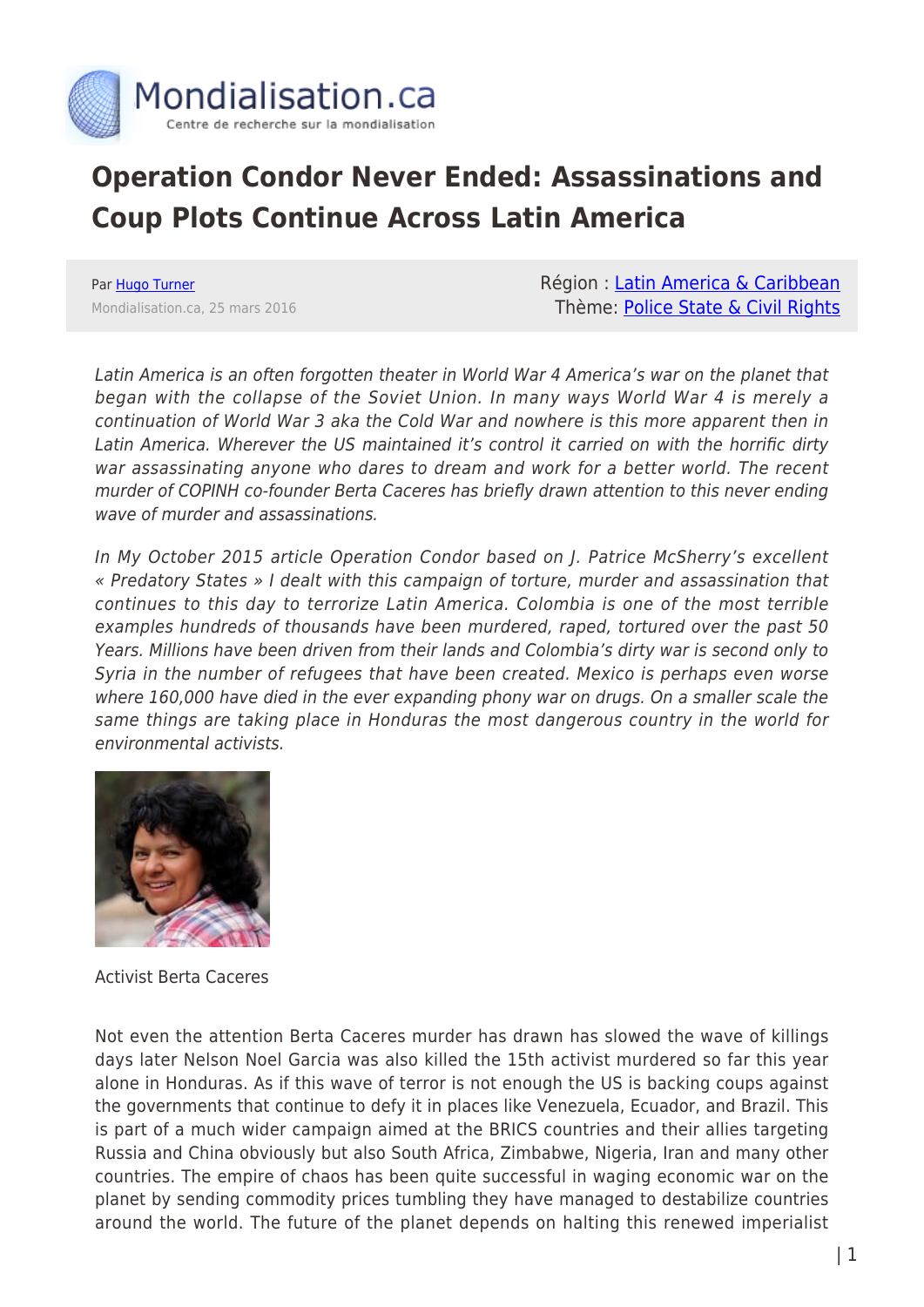offensive aimed at reversing all that the late Hugo Chavez was able to accomplish in liberating much of Latin America from US domination. Chavez's death was perhaps the most high profile of these assassinations new details emerged recently about his death. His bodyguard has been revealed to be a CIA/DEA informant who likely was involved in his death. However since I plan to focus on the lesser known victims you'll have to read about the details in the sources below.

Not content with murdering the great revolutionary Hugo Chavez the empire of chaos decided to humiliate Luiz Inacio Lula da Silva Brazil's former president having him dragged away in handcuffs on nationwide television in order to prevent his political comeback aimed at stabilizing the Rousseff government who is the object of a political corruption witch hunt. Meanwhile Dilma Rousseff faces a US funded color revolution attempt funded by the Koch brothers among others. Pepe Escobar who is from Brazil wrote the definitive account of this shameful episode.

Basically the Right wing which is far more corrupt then Brazil's workers party is hypocritically trying to oust Dilma using a trumped up investigation that selectively prosecutes only the left. I can't help be reminded of the coup in Ukraine where the far more corrupt Yanukovych regime was ousted and yet the US somehow had managed to find even more dangerous thieves to replace him. Only the empire of Chaos could figure out how to make the most corrupt country in the world 10 times worse. Obviously then corruption is the last thing in the world the US actually wants to combat ask the Vietnamese, the Iraqis, Afghanis where the US set up some of the most corrupt governments imaginable. Along with the political war there is a media war using Brazils Oligarch owned media to constantly attack and attempt to discredit Dilma Rousseff. Luckily despite the Media barrage in Brazil against Rousseff many Brazilians were not fooled and thousands poured into the streets in opposition to this coup attempt. Seeing their beloved former President Lula being arrested was just too much.

Thousands of Venezuelans also took to the streets in a massive anti-imperialist march in response to Obama's repeating the same absurd lie that made him a laughingstock last year namely that Venezuela was a threat to United States national security. The murder of Chavez, the failed coup against Maduro, and this current soft coup attempt by the opposition controlled national assembly are ample evidence that as usual this was turning truth on it's head. Meanwhile in Argentina where the soft coup has been a success the new President Macri has declared all out class war on his own people firing thousands, smashing protests with riot police firing rubber bullets that can cripple or kill.

He has started a campaign to attempt to vilify former president Christina Fernandez-Kirchner. He also decided to hand over Billions to vulture capitalists for no apparent reason other then doubtless secret rewards and secret orders from his CIA masters. In Bolivia Evo Morales lost an important vote that would have allowed him to run for another term in office. In Ecuador another destabilization campaign is raging. All of the progressive governments of Latin America are under assault and Argentina is already fallen. The whole world must oppose the dangerous rebirth of fascism in Argentina where one of the ugliest chapters in the dirty war took place in the 70's and 80's. And it must oppose the dangerous threat that the whole continent could once again fall under the control of fascism repeating all the horrors of Operation Condor.

As you will see this is no exaggeration there is no limit to the horrors the US has been committing in those countries that never escaped their control like Colombia or Mexico. In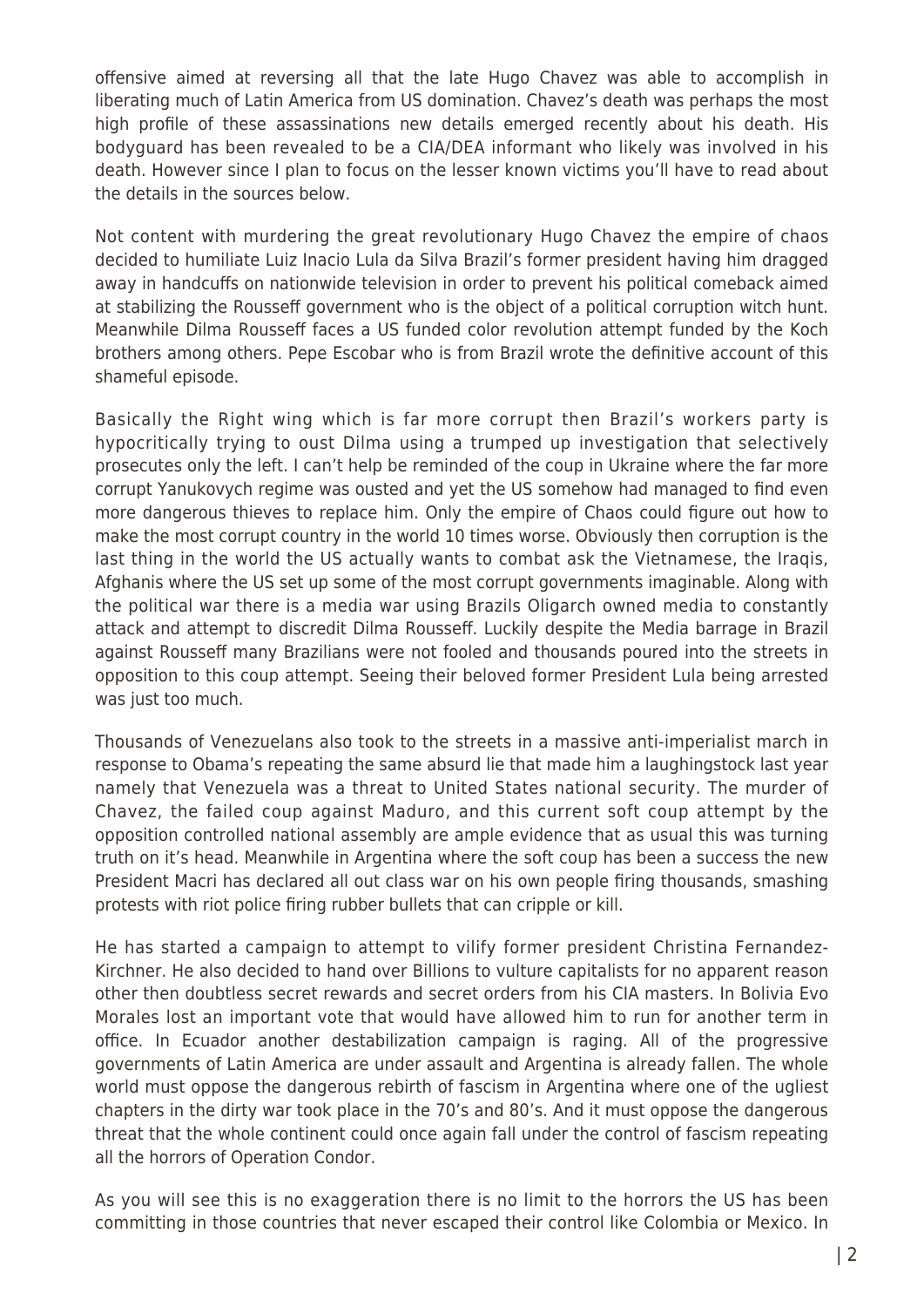Honduras a 2009 coup has unleashed a wave of murder targeting activists. Hillary Clinton oversaw a coup that lead to a massive increase in violence against women rape, torture, and murder are skyrocketing. Yet even in the face of this wave of repression activists in Honduras have been organizing the poor and the indigenous, to resist attempts to force them off their land so that the local elites can build a dam. Berta Caceres was one of the most important of these activists founding COPINH and struggling fearlessly in the face of death threats from dangerous death squads to fight on behalf of indigenous land rights. Her life had been in danger for many years but she refused to back down and was finally murdered one of her comrades Gustavo Castro was shot twice during the attack and then arrested. Yet despite drawing world attention the Dirty War on Honduras continues uninterrupted.

Another COPINH member Nelson Garcia was killed. Dozens more have been imprisoned beaten, tortured. Others narrowly escaped assassination attempts. Honduras remains the most dangerous country in the world for environmental activists. Meanwhile the death squads & their masters the local oligarchs who are deeply involved in drug trafficking retain complete impunity. Needless to say their american masters who were responsible for setting up the death squads in Honduras as part of Operation Condor's expansion into central america will never be discussed let alone punished. I should note that Predatory States has an excellent chapter on the creation of Honduras' Death Squads. Future « Queen of Chaos » as Diana Johnstone calls Hillary in her new book bragged openly in her memoirs about her role in the 2009 coup . Just one of the countries she destroyed along with Haiti and Libya to name the most obvious examples. With the possible exception of the first Bush I'm hard pressed to think of an example since Nixon who where a presidential candidate has been involved in so many war crimes before even coming to office. Remember Berta Caceres and the many other heroic activists of Honduras who have given their lives in the fight for justice.



Gabriel Garcia Marquez's « One Hundred Years of Solitude »

Colombia has been the scene of 50 years of Dirty War. 220,000 people have been killed 7 million displaced. 50 Years ago the American advisers arrived and since then their has been an ongoing dirty war. Actually the war began even before that with an earlier civil war known as La Violencia but I don't have time to go into the complex history of Colombia birth place of one of my favorite writers Gabriel Garcia Marquez. In his famous novel « 100 Years of Solitude » he depicted the massacre of workers by the United Fruit company better known for it's later role in the Guatemalan coup which has lead to 60 years of dirty war in Guatemala that continues to this day with activists still being murdered. Apologies for the tangent I couldn't resist pointing out the interconnected nature of the war on Latin America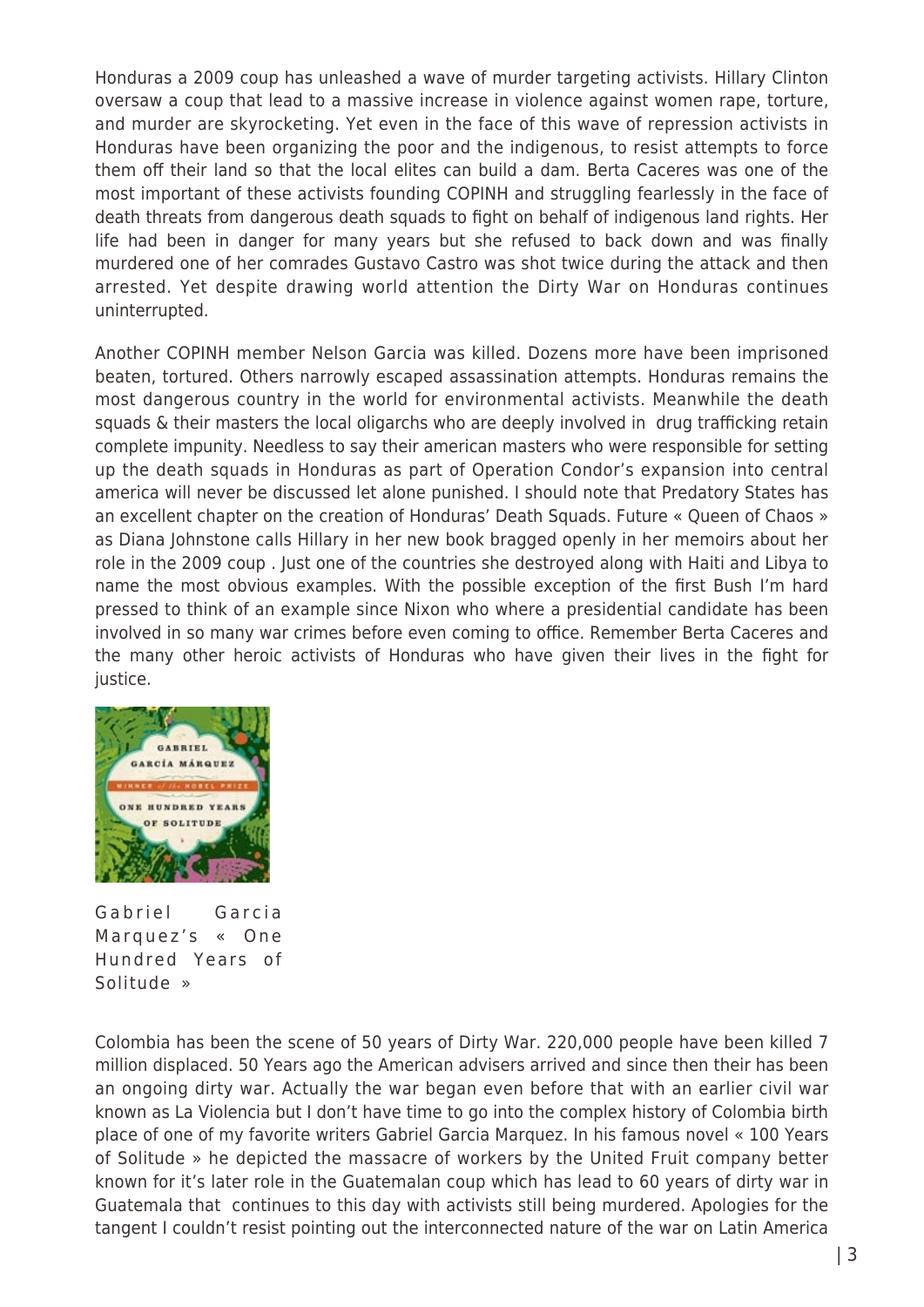even then. Guatemala should not be forgotten even though I don't have time to deal with it today.

To return to Colombia the advisers arrived before the revolution had even begun. Ironically the FARC would form in response to the dirty war being waged by the US in their country who were using it as yet another experiment in their counter-insurgency doctrine. Death Squads were formed to kill any potential opposition the oligarchs used them to drive peasants off their lands so that they could expand their holdings. FARC was formed to defend the peasants and fought for years to defend the people of Colombia against the dirty war. Currently they are attempting to sign a peace deal with the Santos Government.

But of course peace is obviously the last thing the empire of chaos is interested in and doubtless have given the green light to the former President Uribe to disrupt things. Uribe is a close friend of the US he is also a major drug trafficker as the DIA admits in addition to being a former death squad commander. He oversaw the massive expansion of privatized death squads while in office. Of course it was the US itself which oversaw a massive expansion of this war back in the late 90's as a result of their infamous Plan Colombia. Needless to say the « War on Drugs » is just as absurd as the war on terror with the United States spending billions funding the forces they are claiming to be fighting. Obviously I have more then enough to deal with in covering this dirty war being waged on two continents to go into the fraudulent nature of this war.

Check out Doug Valentines two books « Strength of the Wolf » and « Strength of the Pack » for an inside account of this war which is also responsible for putting millions of people in prison within the US itself. Also check out Peter Dale Scott's « American War Machine » and « Drugs, Oil and War » for even more on the topic. The CIA creates drug dealing networks as part of their covert wars. They created first the golden triangle in south east Asia and then the golden crescent in Afghanistan and Pakistan. Today Afghanistan supplies 90% of the Worlds Heroin when the CIA first arrived they had only a tiny share in the global drug trade. The money ends up in the big banks the capitalists are in league with the gangsters and always have been. Hundreds of billions of dollars from the illegal drug trade are the only things preventing a complete financial collapse by the big banks. Meanwhile the money is used to buy politicians in the United States and around the world. In reality America is just as much of a Narco-State as countries like Colombia or Mexico.

Thus it should come as no surprise that the billions in military aid was sent to train the drug traffickers death squads so they could kill union leaders who threatened America's corporate profits. They set up an incentive system for high body counts and the Army and the death squads started murdering random people and dressing them up as guerrillas so they could claim their reward. The Death squads were used to drive people from their lands so the big landowners could steal even more land leading to millions of displaced persons. The death squads were trained by CIA, Special forces, and mercenary companies to kill people in the most horrific manner possible in order to terrify the population into submission. Rape, torture, and ISIS Style mutilation became commonplace. As in Honduras violence against women has skyrocketed. Not content with terrorizing it's own citizens Colombia has exported it's death squads and criminal networks to Venezuela where they have sent the crime rate through the roof. But of course it is far worse then that! The United States regards Plan Colombia as a major success story. After all Colombia remains under their control. Thus Colombia has been selected as their proxy in spreading mercenaries and death squads around the world. The US recruits Colombian forces to train police and militaries around the world. Colombia has also become a major recruiting ground for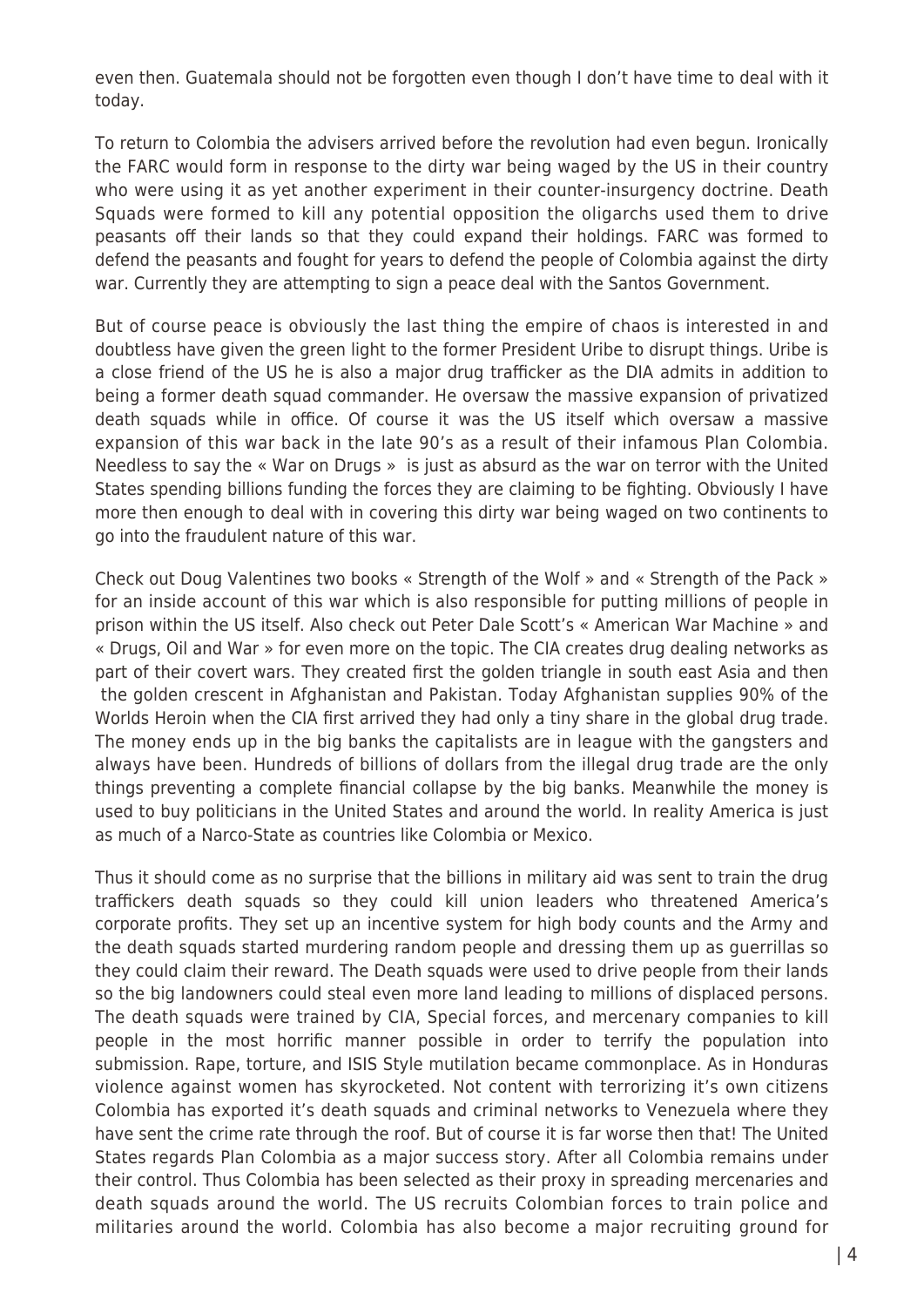american owned mercenary firms like Xe formerly blackwater a fact that has been exposed as Colombian mercenaries have died as part of the US backed Saudi war on Yemen.



FARC

Unsurprisingly despite the peace negotiations with FARC or rather because of the peace negotiations Colombia has only further increased their terror campaign. So many activists have been murdered there in recent weeks that I can't list them all. However I can give names to at least a couple recent victims. Klaus Zapata was a member of the Marcha Patriotica which is a huge coalition of progressive groups in Colombia. He was also a member of the Bogata Anti-Fascist Coordination. He had heroically tried to defend the people from the death squads on previous occasions and so was murdered while playing soccer. Only hours before his death Rigoberto Abello, and William Sanchez his comrades had been seized and tortured. Jorge Luis Sanchez was murdered by death squads riding motorcycles and wielding machine guns who attacked a group of artisanal miners to force them off the land then sprayed a panicked crowd with bullets. The Latest victim is Luis Rodriguez Castro. This surge in killings is seen as an attempt to sabotage the peace negotiations by former President Uribe. The last time the guerrillas agreed to make peace they were simply murdered in cold blood. Unfortunately for FARC their desire for peace will prove impossible given the ruthless nature of the Colombian government and it's even more ruthless backers in Washington.

Unfortunately I won't be able to do justice to Mexico perhaps the most complex of all the dirty wars. Mexico is bursting with revolutionary activity and the murder of activists by death squads is perhaps even more common there. Then there are the wars between the drug cartels who often employ the police and military to fight for them allowing for the illusion of a war on drugs in what is in reality an endless war between the oligarchs for control of the drug trade. Of course the United States is intervening to spread chaos and disaster so a weakened Mexico will be even more vulnerable for exploitation. They have secretly flooded the country with guns for the gangs while sending in the usual array of advisers to fight Mexico's equally endless dirty war. To defend themselves from the drug Cartels people have begun forming self defense units.

The Government has responded by framing their leaders and locking them up. In addition there are still revolutionary movements like the Zapatistas and indigenous groups fighting to defend their lands like the Yaqui who have a fascinating history of resistance. To do it all justice would require books not a paragraph or two. However I can recommend a new series I discovered on Libya 360 which attempts to document the many social movements in Mexico as well as describing the constant string of murders, tortures, and unjust imprisonment they face. It's called **Insumision** and It's Written by Scott Campbell of the El Enemigo Comun site each one has been epic in scope but you'll have to read it for yourself.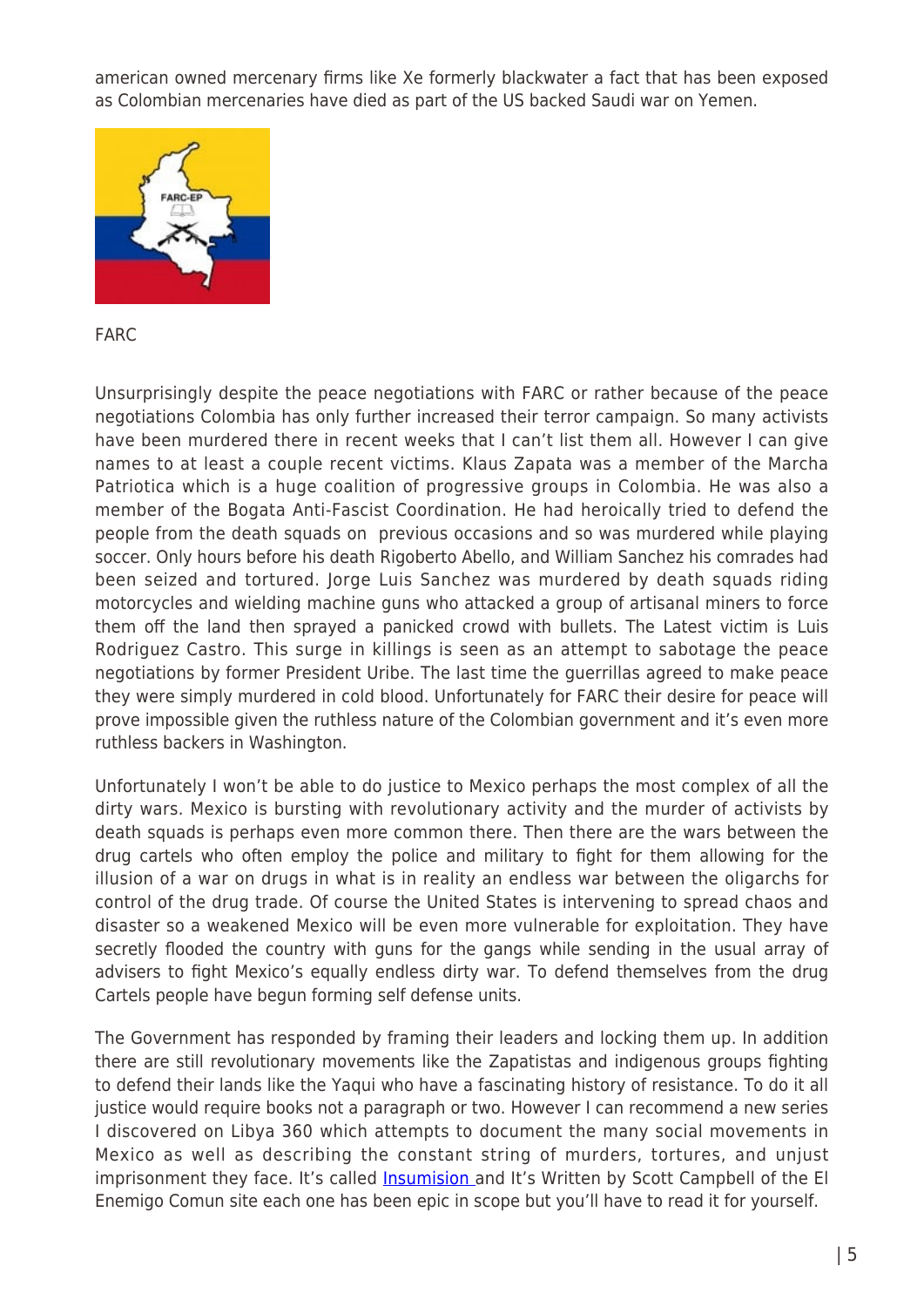The fate of two continents lie in the balance. The Bolivarian bloc cannot afford to fall because not only would it destroy one of the few rays of hope in the world it would undoubtedly unleash the same nightmare in Venezuela, Brazil, and Ecuador that it has brought to Honduras, Mexico, and Colombia. In Argentina it may already be too late but the people must be supported as they resist this new rebirth of fascism. Venezuela and Brazil must be defended at all cost. The world can no longer ignore the horrors of the war on the people of Colombia, Mexico, and Honduras. Despite the dangers they face the people continue to struggle for justice and we must offer them our solidarity and support. Obama Ironically is in Cuba where he asked us to forget the past. We must never forget the past or ignore the present. The revolutionary spirit of Latin America is an inspiration to the world.

References:

The Forces behind the Murder of Berta Caceres

[https://libya360.wordpress.com/2016/03/11/drugs-dams-and-power-the-murder-of-honduran-activist](https://libya360.wordpress.com/2016/03/11/drugs-dams-and-power-the-murder-of-honduran-activist-berta-caceres/)[berta-caceres/](https://libya360.wordpress.com/2016/03/11/drugs-dams-and-power-the-murder-of-honduran-activist-berta-caceres/)

Wave of Assassinations of Activists in Colombia

[https://libya360.wordpress.com/2016/03/10/wave-of-right-wing-violence-threatens-peace-for-colombi](https://libya360.wordpress.com/2016/03/10/wave-of-right-wing-violence-threatens-peace-for-colombia/) [a/](https://libya360.wordpress.com/2016/03/10/wave-of-right-wing-violence-threatens-peace-for-colombia/)

New Details in the Assassination of Hugo Chavez

[https://libya360.wordpress.com/2016/03/14/the-murder-of-chavez-the-cia-and-dea-cover-their-tracks](https://libya360.wordpress.com/2016/03/14/the-murder-of-chavez-the-cia-and-dea-cover-their-tracks/) [/](https://libya360.wordpress.com/2016/03/14/the-murder-of-chavez-the-cia-and-dea-cover-their-tracks/)

An analysis of Colombia's Dirty War by James Petras

<https://libya360.wordpress.com/2015/09/01/colombias-killing-fields-peace-is-war/>

50 Years of War in Colombia 220,000 Killed

<https://libya360.wordpress.com/2013/10/03/plan-colombia-and-us-backed-death-squads/>

The Latest Insumision

<https://libya360.wordpress.com/2016/03/18/insumision-victories-dont-slow-the-struggle/>

The El Enemigo Comun Site

[http://elenemigocomun.net](http://elenemigocomun.net/)

Eric Draitser has started a great series on the War on The BRICS the first one is on Brazil

<https://libya360.wordpress.com/2016/03/22/brics-under-attack-the-empire-strikes-back-in-brazil/>

Pepe Escobar on the soft coup attempt in Brazil

<http://www.counterpunch.org/2016/03/23/brazils-revolution-starting-to-reveal-its-true-colors/>

Repression continues in Honduras